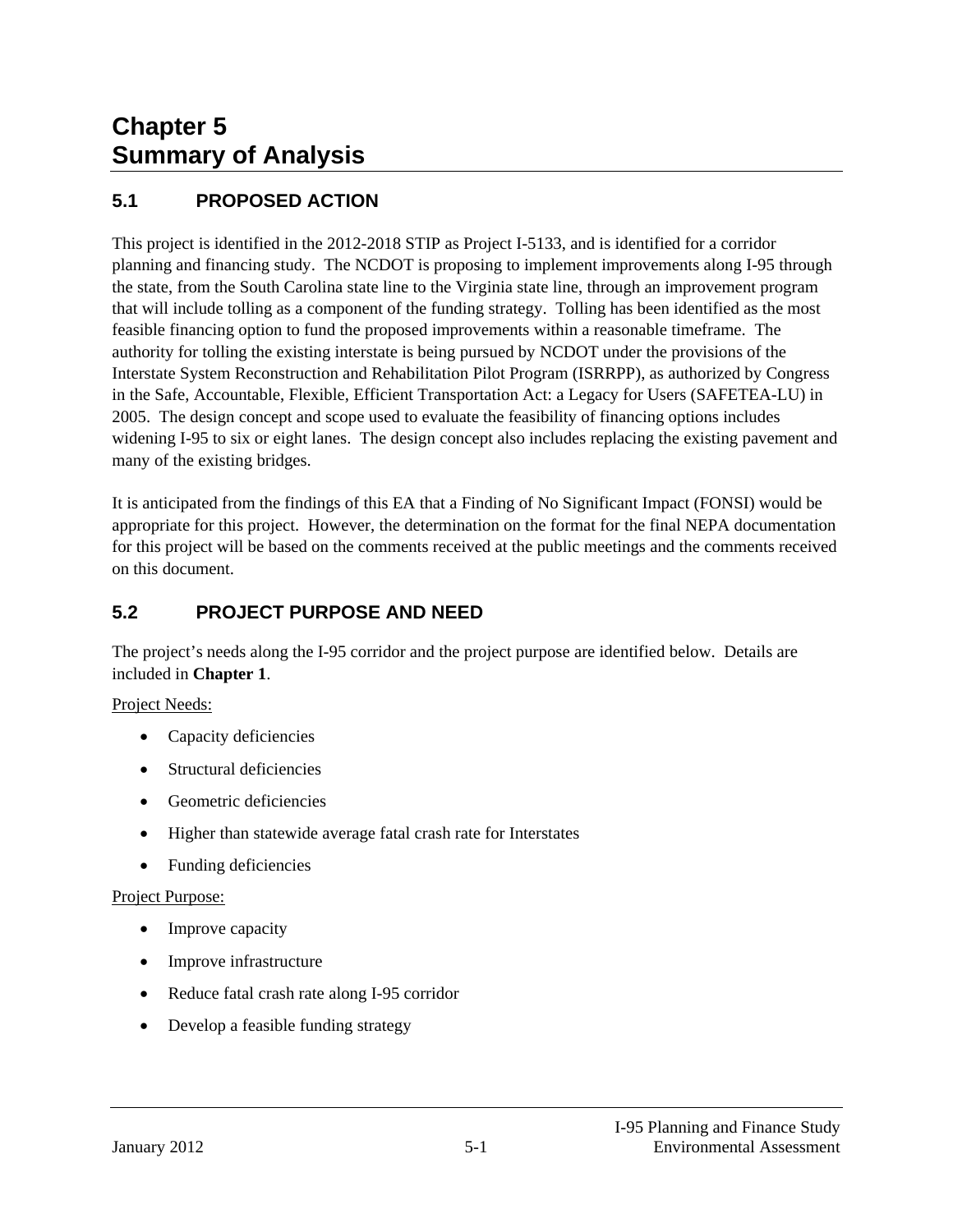The goals and objectives of the project are listed below. These goals and objectives were used to evaluate the ability of project alternatives to meet the project's purpose.

- Upgrade interstate to meet current design standards.
- Provide additional capacity for predicted future traffic volumes at a Level of Service (LOS) C or better for the entire corridor, with the possible exception of limited spot locations with urbanized areas where LOS D may be considered acceptable.
- Identify a plan for realistic and reliable funding options that will meet the long-term funding needs of the corridor.
- Utilize existing roadway right of way to the extent possible.
- Minimize environmental impacts.
- Ensure consistency with local transportation plans.
- Obtain informed consent from study participants (federal, state and local agencies, members of the public) on project Purpose and Need and Alternatives to be Considered.
- Incorporate the NCDOT Complete Streets Policy on overpasses, where appropriate.
- Maintain evacuation routes.

#### **5.3 ALTERNATIVES**

**Alternatives Evaluation Process**. A three step alternatives screening process was used to develop and evaluate a range of alternatives and ultimately determine the refined preferred design concept and scope evaluated in this Environmental Assessment. Details of the alternatives screening process are included in **Appendix B**. In the Level 1 screening, a broad range of alternatives were evaluated based on their ability to meet the project's purpose and need and to determine if they had a fatal flaw. In Level 2, alternatives that appeared to be able to meet the project's purpose and need were qualitatively assessed in more detail to eliminate flawed alternatives and alternatives were then compared to identify the preferred design concept and scope. In Level 3, the preferred design concept and scope was refined.

**Alternatives Evaluated**. The initial conceptual alternatives are listed below and described in **Appendix B, Section B.2**.

- No Action Alternative
- Preservation and Modernization Alternative
- Demand Management and System Management Measures Alternative
- Multimodal Alternative Freight to Rail
- Multimodal Alternative Passengers to Bus and Rail
- Add General Use Lanes on Existing Alignment Alternative
- Add Managed Lanes on Existing Alignment Alternative
- Add Truck Lanes on Existing Alignment Alternative
- New Alignment Freeway Alternative
- Widen US 301 to Four Lanes Alternative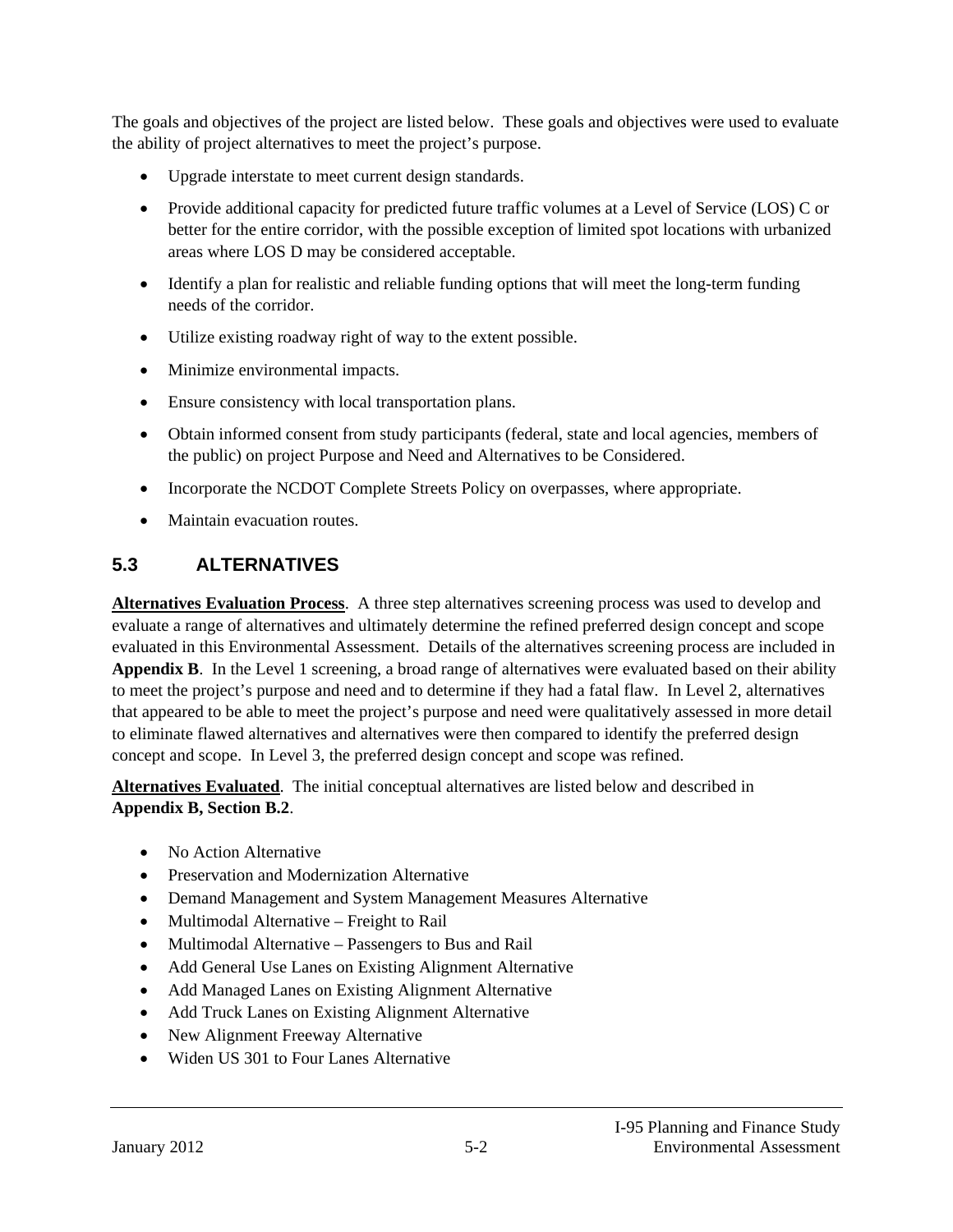**Alternatives Evaluation Results**. The Level 1 screening process eliminated the Preservation and Modernization Alternative, Demand Management and Systems Management Measures Alternative, Multimodal Alternative – Freight to Rail, Multimodal Alternative – Passengers to Bus and Rail, New Alignment Freeway Alternative, and Widen US 301 to Four Lanes Alternative.

The Level 2 screening eliminated the Managed Lanes Alternative and the Truck Lanes Alternative. The Add General Use Lanes on Existing Alignment Alternative was carried forward to the Level 3 screening to develop a preferred design concept and scope and to evaluate funding options.

Under the refined preferred design concept and scope, the mainline of I-95 would be widened throughout the corridor. The mainline was recommended to be widened to eight-lanes along 50 miles of I-95, and to six-lanes throughout the rest of the corridor. Seventeen interchanges were recommended for interchange form modification. All other interchanges were recommended for minor improvements, including ramp and service road modifications.

This preferred design concept and scope was used to evaluate funding options. The refinement process determined that using only traditional funding was not a feasible funding strategy, and identified tolling as the preferred funding strategy. Details of the toll finance and phasing plan are included in **Chapter 2**.

# **5.4 TRAFFIC OPERATIONS**

Traffic forecasts were developed for the design year 2040 No Action Alternative and the preferred design concept and scope Build Non-Toll and Build Toll Scenarios using the methodology described in the *I-95 Corridor Planning and Finance Study TIP No. I-5133 – Draft Model Design Memo* (Revised January 2010). Design year traffic volumes were developed from these forecasts using traffic factors and methodology described in the *Design Year Traffic Operations Technical Memorandum* (December 2011).

Year 2040 traffic operations analysis of the No Action Alternative and Build Non-Toll and Build Toll Scenarios was performed for the I-95 mainline, ramp merge/diverge, and weave locations, along with the interchange crossroads and alternative route (US 301). The traffic operations analysis methodology is in accordance with the NCDOT Congestion Management's Capacity Analysis Guidelines (February 2006) and the Highway Capacity Manual (HCM 2000). A summary of I-95 mainline traffic operations under the three scenarios is presented in **Table 5-1**.

|                                | Number (and Percent) of I-95 Mainline Segments |       |       |                  |             |             |
|--------------------------------|------------------------------------------------|-------|-------|------------------|-------------|-------------|
|                                | <b>LOSA</b>                                    | LOS B | LOS C | LOS <sub>D</sub> | <b>LOSE</b> | <b>LOSF</b> |
| No Action Alternative          |                                                |       |       | 10               |             | 22          |
|                                | (0%)                                           | (2%)  | (29%) | (17%)            | (15%)       | (37%)       |
| <b>Build Non-Toll Scenario</b> |                                                | 24    | 33    |                  |             |             |
|                                | (0%)                                           | (40%) | (55%) | (5%)             | (0%)        | (0%)        |
| <b>Build Toll Scenario</b>     |                                                | 33    | 24    |                  |             |             |
|                                | (5%)                                           | (55%) | (40%) | (0%)             | (0%)        | (0%)        |

#### **Table 5-1: Year 2040 I-95 Mainline Traffic Operations**

Source: *Design Year Traffic Operations Technical Memorandum* (December 2011)

The design year 2040 No Action Alternative was analyzed to determine deficiencies and needs of the I-95 corridor. The No Action Alternative would include no capacity improvements to address current or future congestion, and would fund safety, maintenance, or modernization needs only to the level that can be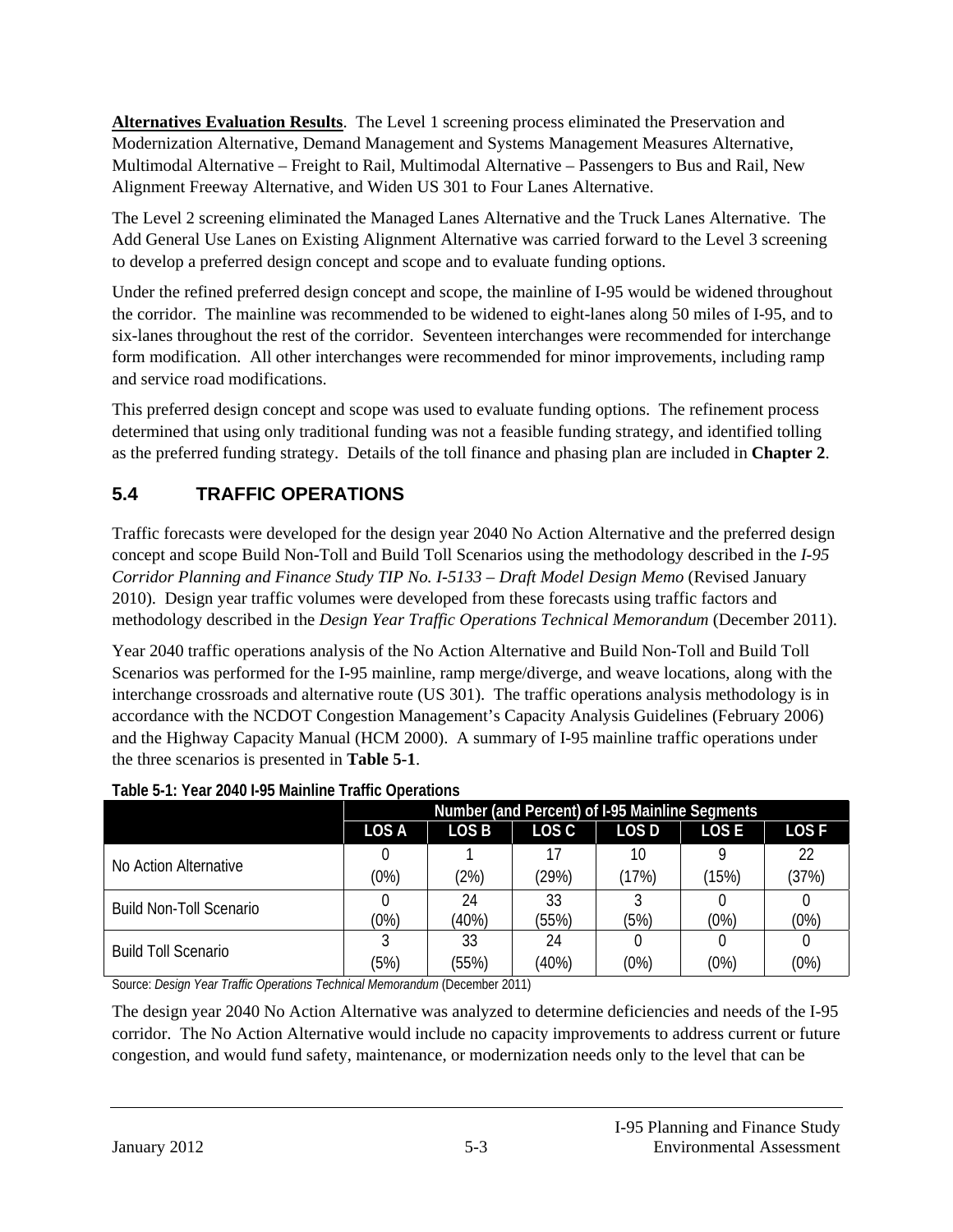accomplished by current funding levels. Based on the LOS analysis for the I-95 mainline using 2040 AADTs, with no improvements to I-95, the majority of the basic freeway segments are projected to experience unacceptable traffic operations.

The design year 2040 Build Preferred Design Concept and Scope - Non-Toll Scenario would reconstruct the existing alignment of I-95, adding additional lanes to I-95 and evaluating interchange forms to improve traffic operations and safety conditions. I-95 would remain as a non-tolled facility. Based on the LOS analysis for the I-95 mainline using 2040 AADTs and an improved I-95, all of the basic freeway segments are projected to experience acceptable traffic operations. The three segments projected to operate at LOS D are located in urban areas and therefore have acceptable traffic operations. However, there is no feasible funding strategy to build this alternative within a reasonable timeframe, as discussed in **Chapter 2**.

The design year 2040 Build Preferred Design Concept and Scope – Toll Scenario would reconstruct the existing alignment of I-95, adding additional lanes to I-95 and modifying interchange forms to improve traffic operations and safety conditions. I-95 would become a tolled facility as part of this alternative to provide a feasible funding strategy for the improvements. Based on the LOS analysis for the I-95 mainline using 2040 AADTs and an improved I-95 toll facility, all of the basic freeway segments are projected to experience acceptable traffic operations.

# **5.4.1 Comparison of Scenarios**

A comparison of the No Action Alternative, Build Non-Toll Scenario, and Build Toll Scenario LOS by VMT for the I-95 mainline and US 301 and US 301 Bypass alternative route was performed. The No Action Alternative shows that only 40 percent of the total VMT would be under acceptable LOS conditions, which is defined by LOS A to LOS D for US 301. For I-95 it is defined as LOS C or better in rural areas and LOS D or better in urban areas. In comparison, the Build Non-Toll Scenario and Build Toll Scenario show 97 percent and 89 percent, respectively, of the total VMT would be under acceptable LOS conditions.

# **5.4.2 Toll Zone Diversion Route Analysis**

Tolling of I-95 would likely lead some traffic to divert in order to avoid paying a toll. The impact of this diversion was evaluated using a cutline diversion route analysis at each of the nine mainline toll zone locations, since it was assumed diversion would be the highest at these locations. Details of the diversion route analysis are presented in **Section 1.6.6**. A total of 44 diversion route segments were identified near the toll zone locations. Under the Build Non-Toll Scenario, six segments (13 percent) are projected to operate at an unacceptable LOS. Under the Build Toll Scenario, one additional segment is projected to operate at an unacceptable LOS for a total of seven segments (16 percent).

# **5.5 FUNDING AND FINANCE**

A cost estimate was developed for the refined preferred design concept and scope which would include widening and reconstruction of the pavement throughout the corridor, reconstruction of the majority of the bridge structures, and interchange and safety improvements to bring the corridor up to desired standards. The capital cost estimate for the project is approximately \$4.4 billion. In addition, operations and maintenance costs for the facility for a 40-year bond term would be approximately \$4.8 billion, and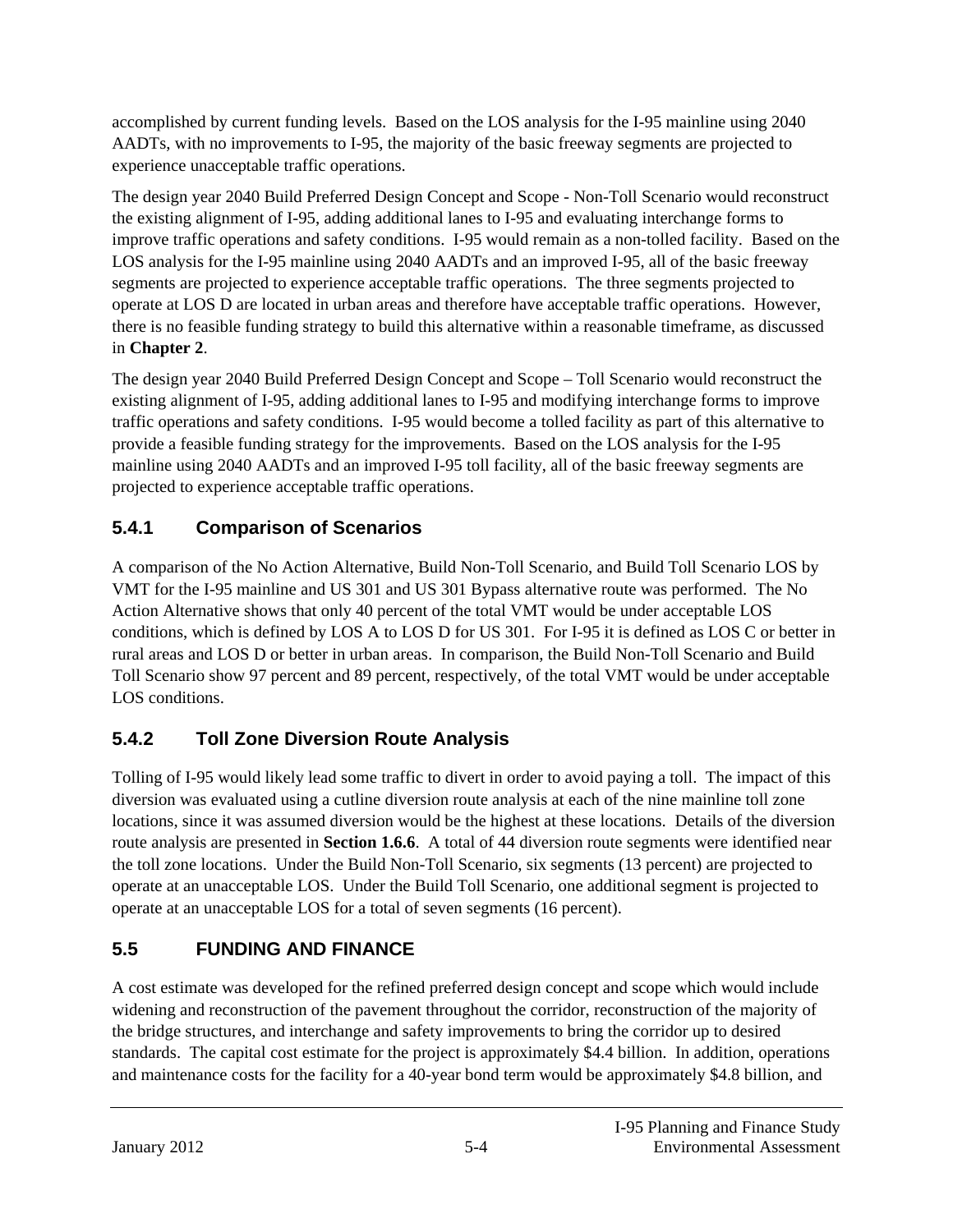renewal and replacement (capital maintenance) costs would total between \$1.1 and \$2.8 billion, resulting in total costs to construct the proposed project as a toll facility and operate/maintain it over a 40-year period of approximately \$10.3-\$12.0 billion.

To begin addressing those needs on I-95, NCDOT has programmed 33 projects at a cost of approximately \$455 million through its FY 2011-2020 Program and Resource Plan Project List within the *From Policies to Projects* document (NCDOT, July 2011). The NCDOT has no policy or programming commitment to fund needed I-95 improvements beyond projects identified in the Project List, which are only a portion of the total improvements needed along I-95 and include no highway widening. The \$455 million dollars currently programmed through 2020 represents just 10% of the \$4.4 billion in capital funds needed to implement the proposed I-95 improvements.

Since it is not possible to fund all the needs along the I-95 corridor with traditional funding sources, it is NCDOT's long term goal to fund the all reconstruction, expansion and ongoing life cycle costs of the project using alternative funding strategies. The most feasible funding strategy was determined to be a combination of 1) toll revenue debt and 2) toll equity, with little or no funding from non-toll sources. A tolling analysis was performed to determine financial feasibility of tolling to achieve these goals, and to develop a proposed tolling plan, as summarized in **Chapter 2**.

The tolled traffic, revenue and diversion analyses included in this document have been based upon a barrier system with mainline toll zones spaced at approximately 20-mile intervals and ramp toll zones placed at the adjacent interchanges along I-95. The interchange north of the mainline toll zone location would have the ramps to and from the north tolled and the interchange south of the mainline toll zone location would have the ramps to and from the south tolled. This type of toll plan is expected to greatly reduce the potential for traffic to divert off of I-95 and use local roads to re-enter I-95 at a point beyond the mainline toll zone.

The construction of the preferred design concept and scope was divided into phases for the financial analysis. An initial phase was identified that would provide for the capacity improvements that are the most critical within the entire I-95 corridor in North Carolina. This Phase 1 extends approximately 61 miles from south of the Fayetteville area, near MM 20 to I-40 north of Fayetteville at MM 81. Phase 2 would include the reconstruction of the remainder of the I-95 corridor.

The entire corridor would be tolled upon completion of Phase 1, with different rates assumed for Phase 1 and Phase 2. Two bonding scenarios were evaluated for the preliminary finance plan. The 'Gross Pledge' scenario assumes that Operations and Maintenance costs are pledged by an outside funding entity, in this case the NCDOT, and are taken out of the preliminary Finance Plan. The 'Gross Pledge' case has no upfront funding gap and generates residual revenue with a present value of \$3.30 billion. The 'Net Pledge' case includes the Operations and Maintenance costs as a project cost to be paid by toll equity. The 'Net Pledge' case has a \$180 million upfront funding gap and generates residual revenue with a net present value of \$3.24 billion. Both cases for Phase 1 would produce sufficient revenue to cover the estimated present day cost for the Phase 2 improvements of approximately \$2.63 billion.

# **5.6 POTENTIAL ENVIRONMENTAL EFFECTS**

**Chapter 3** describes resources along the I-95 corridor for the purpose of evaluating the nature and scale of the potential environmental effects of the proposed project. Specific impacts to resources within the project corridor were not analyzed because the information available at this stage of the project, both in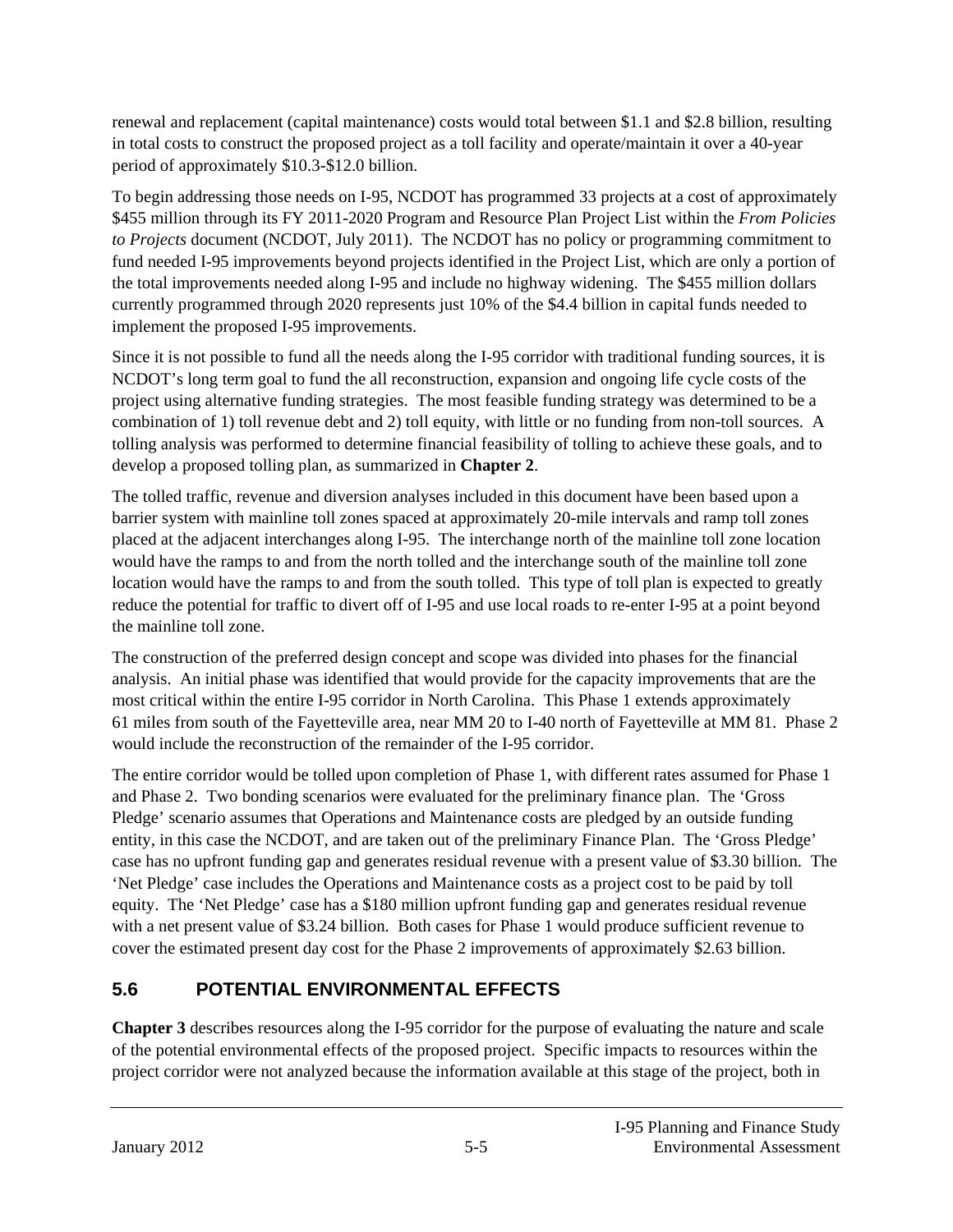terms of the development of the design concepts and the location and quality of resources, does not allow for quantification of direct construction footprint impacts. This leve l of analysis correlates with the decisions being made regarding selection of the funding program to be used to implement improvements along I-95 and is at an appropriate level of detail for this stage of the project. More detailed quantification of environmental effects, along with identification of specific mitigation measures, will be completed in subsequent NEPA studies undertaken to implement the general preferred design concept and scope identified in this EA.

### **5.6.1 Consistency with Transportation Plans**

The project team identified planned roadway improvements in the study area, including improvements programmed in the STIP and local transportation programs and projects included in Comprehensive Transportation Plans (CTPs) and Long Range Transportation Plans (LRTPs) for municipalities and counties along the project corridor. The I-95 project improvements were reviewed to verify consistency with these plans. Details of this review are contained in **Section 3.1**. Planned improvements from study area CTPs and LRTPs are consistent with the refined preferred design concept and scope. Subsequent project-level design efforts will incorporate, where feasible and appropriate, other local plan elements not captured in the conceptual design.

# **5.6.2 Human Environment**

### **5.6.2.1 Environmental Justice and Limited English Proficiency**

Title VI of the Civil Rights Act of 1964 and related statutes require that federal agencies ensure that no person is excluded from participation in, denied the benefit of, or subjected to discrimination under any program or activity that received federal financial assistance on the basis of race, color, national origin, age, sex, disability, or religion.

The need to identify low-income and minority populations and include them in the project's decisionmaking process gained greater emphasis as a result of Executive Order 12898, Federal Actions to Address Environmental Justice in Minority Populations and Low-Income Populations (February 11, 1994).

Environmental Justice refers to the equitable treatment of people of all races, cultures, and income with respect to the development, implementation, and enforcement of environmental laws, regulations, and policies. Implementation of environmental justice regulations for highway projects is governed by the 1997 USDOT Order on Environmental Justice to Address Environmental Justice in Minority Populations and Low-Income Populations (DOT Order 5610.2).

The socioeconomic/Environmental Justice (EJ) study area included areas within 10 miles of existing I-95 (Bladen, Cumberland, Edgecombe, Halifax, Harnett, Hoke, Johnston, Nash, Northampton, Robeson, Sampson, Wayne, and Wilson). Based on 2010 Census data, these counties had a combined population of over 1.3 million people, which is almost 14 percent of North Carolina's population. A screening was performed which identified tracts where the minority population or low-income population is 10 or more percentage points higher than the respective county average or where the minority or low-income population is at least 50 percent (regardless of the county average). Of the 158 census tracts in the socioeconomic/EJ study area, 67 met the environmental justice screening criteria to identify environmental justice populations. This included 21 of the 49 census tracts in Cumberland County, six of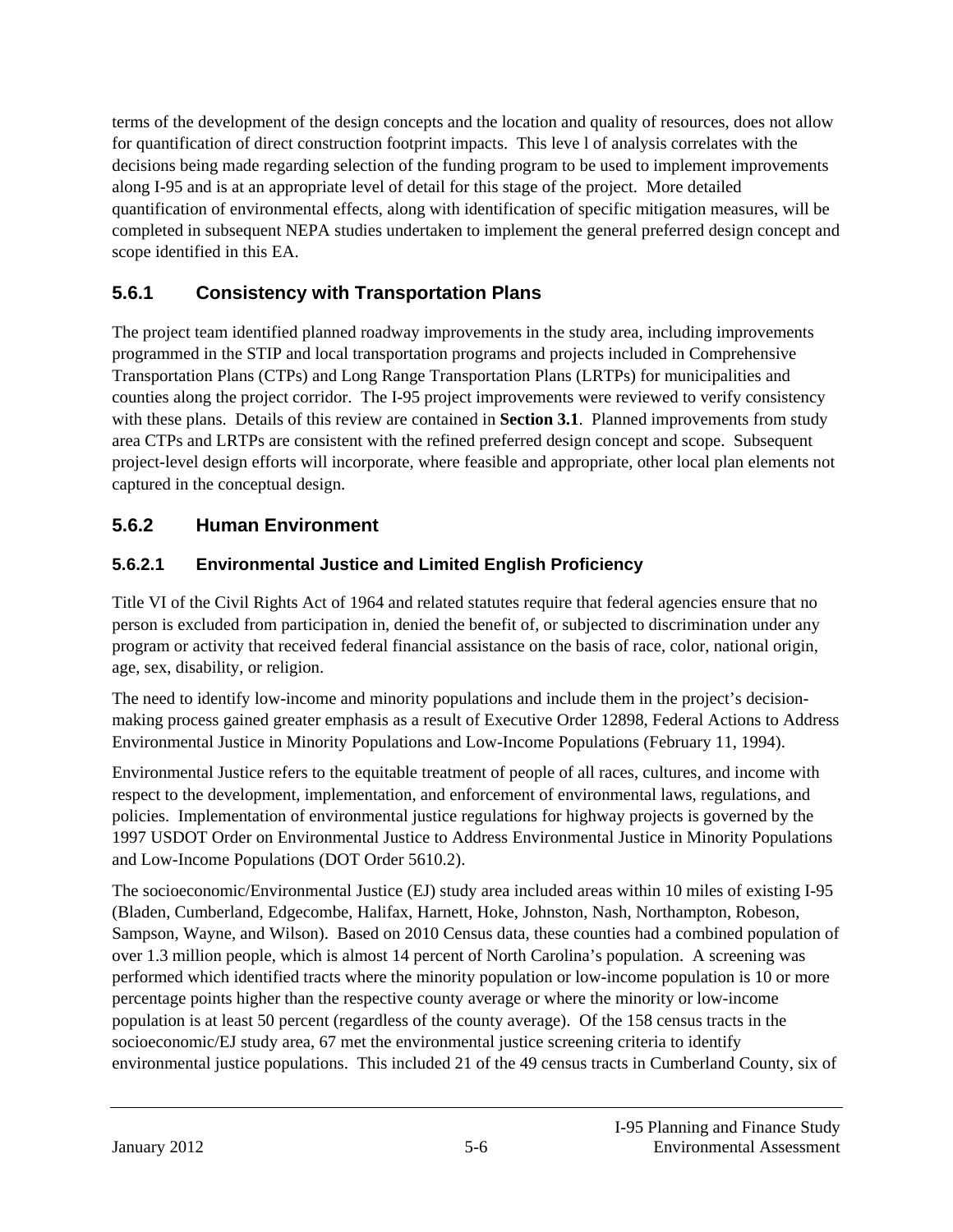the eight in Edgecombe County, seven of the ten in Halifax County, four of the nine in Harnett County, both of those in Hoke County, three of the 15 in Johnston County, five of the 17 in Nash County, both of those in Northampton County, 12 of the 20 in Robeson County, and six of the 17 in Wilson County. More detailed information on this screening process is included in the *Environmental Screening Findings Technical Memorandum* (March 2010).

Comments from the public via project workshops and other outreach (such as hotline calls and website responses) did not include any identification as representing low income and minority communities. However, some comments expressed concerns about the ability of daily I-95 travelers to pay tolls. The public involvement effort did not reveal any disproportionately high and adverse impacts to low income and minority communities at this time.

A commute pattern analysis was conducted to determine if stakeholders in those census tracts meeting the environmental justice screening criteria were more likely to be affected by changes to I-95 than those living in census tracts not meeting the screening criteria. In addition, the potential commute costs for individuals in census tracts that met environmental justice screening criteria were also evaluated. It was determined that tolling has the potential to impose a notable burden on lower-income individuals who use I-95 for their commute to work. With detailed origin-destination data, subsequent studies will be undertaken to determine the magnitude of these impacts in comparison to non-EJ commuters and evaluate the potential for disproportionately high and adverse effects and potential mitigation, as appropriate.

The existing road network surrounding I-95 provides ample opportunities for travelers to divert to a nontoll (i.e., "free") alternative route. Due to the presence of low-income and minority populations along these routes, it is important to evaluate the potential effects of higher congestion and increased pollution in these communities resulting from vehicles diverting to avoid tolls. Traffic modeling completed for the I-95 project indicated that the majority of non-toll alternative routes would not experience substantial congestion as a result of traffic diverting from I-95 to avoid tolls. Future studies will address toll diversion in a more detailed manner and determine what, if any, impacts will require mitigation.

Council for Environmental Quality (CEQ) regulations require that mitigation measures be analyzed to address disproportionately high and adverse effects to low income and minority populations. In-depth evaluations of potential effects of tolling on low income and minority communities will be conducted as subsequent NEPA documents are prepared for construction projects along I-95. If disproportionately high and adverse effects are determined, various potential mitigation options will be investigated. Such mitigation measures could include new investments in transit or ride-sharing services along the toll corridor, toll exemptions (based on income, vehicle occupancy, etc.), toll discounts or reimbursement (based on location of residence, vehicle occupancy, etc.), and mitigation specific to toll diversion (to be developed in conjunction with the Federal Highway Administration).

The presence of Limited English Proficiency (LEP) populations was screened at the county level. Based on the US Department of Justice "Guidance to Federal Financial Assistance Recipients Regarding Title VI Prohibition against National Origin Discrimination Affecting Limited English Proficient Persons," the analysis identified counties where the number of non-native English speakers who speak English less than "very well" reaches a threshold of either 5 percent of the county population or 1,000 individuals in any language group (Spanish, other Indo-European, Asian/Pacific, other). Nine counties met one or both of these thresholds for the Spanish language group, and one county met one or both thresholds for both the other Indo-European language group and the Asian/Pacific language group. In all counties, English is the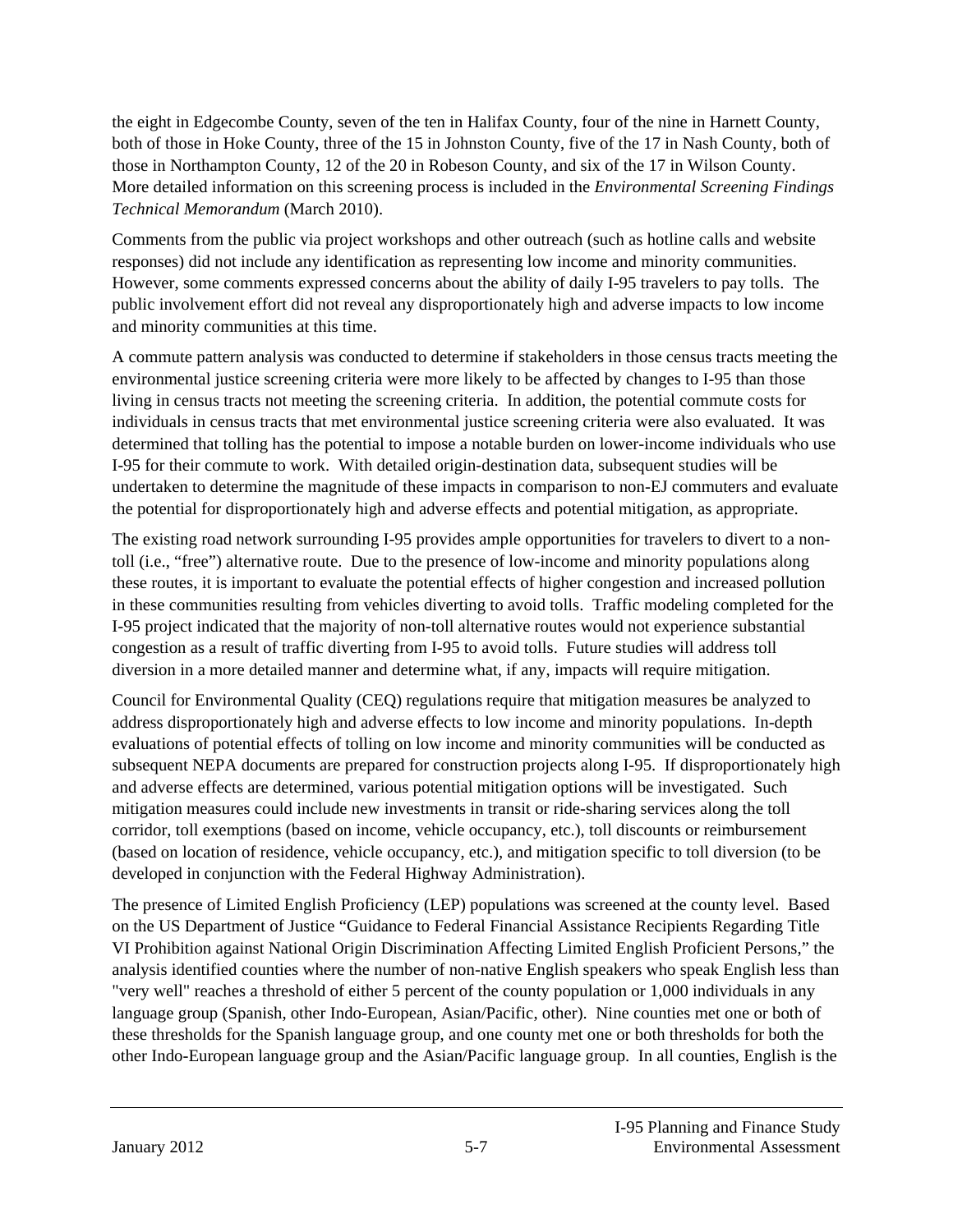most common language spoken and Spanish/Spanish Creole is the second most common language spoken. In Cumberland County, there are also substantial populations that speak German, Korean, French, and Vietnamese. Efforts were made to include LEP communities in the public outreach for the I-95 project. Spanish translators were available at all public workshops and outreach materials were translated into Spanish for use by LEP communities. Additional outreach activities for subsequent projects along the I-95 corridor will be targeted to relevant LEP communities to ensure their input is obtained, and vital documents will be translated for their use.

### **5.6.2.2 Community Resources**

A visual screening of community resources was performed to identify sites of potential community importance to stakeholders in the vicinity of proposed interchange/intersection improvements along the I-95 corridor. The screening used aerial photography (Google Maps, 2006-2011) to identify potential resources that might be impacted by proposed improvements. Chain restaurants and gas stations were excluded from this analysis. Fifteen interchanges with adjacent community resources were identified, as listed in **Section 3.2.2**. These include local businesses, cemeteries, and churches. No community resources such as libraries, hospitals, and schools were identified in these areas. It is anticipated the resources would be verified via ground-truthing and that projects addressing specific improvements to I-95 would ensure efforts are made to include these resources in evaluations of community effects.

#### **5.6.2.3 Recreational Resources**

Local officials in the project study area were contacted to determine potential Section 4(f) and Section 6(f) recreational resources within the recreational and cultural resource study area (within one-half mile of existing I-95). A total of 19 parks and recreational facilities were identified based on the information provided: 12 in Robeson County, three each in Johnston and Harnett Counties, and one in Halifax County. Based on a review of the Land and Water Conservation Fund (LWCF) database (http://wasolwcf.ncrc.nps.gov/public/index.cfm), Chockoyotte Park in Halifax County and CD Codrington Park in Harnett County have received LWCF funding and are Section 6(f) resources. Potential impacts to these resources will be evaluated during the development of subsequent environmental documents for specific improvements to I-95.

Five NCDOT bicycle routes, including the Mountains-To-Sea Trail, cross I-95, and several local and nondesignated routes cross I-95 as well. Subsequent NEPA documentation for specific improvements to the I-95 corridor will assess whether proposed improvements accommodate state bicycle routes. It is anticipated that subsequent projects addressing specific improvements to I-95 will coordinate with local planning agencies to reach out to the cycling public and local planners on the need for bicycle accommodations on routes crossing over or under I-95.

### **5.6.2.4 Voluntary Agricultural Districts**

In North Carolina, Voluntary Agricultural Districts (VADs) are established through county ordinances to promote the preservation and protection of farmland. Along the I-95 corridor, there are currently VAD ordinances in Cumberland, Harnett, Johnston, Nash, Wilson, and Northampton Counties. Based on input from county planning organizations and local agricultural extension offices, there are several VADs located within a half mile of existing I-95. This includes one district in Cumberland County, three each in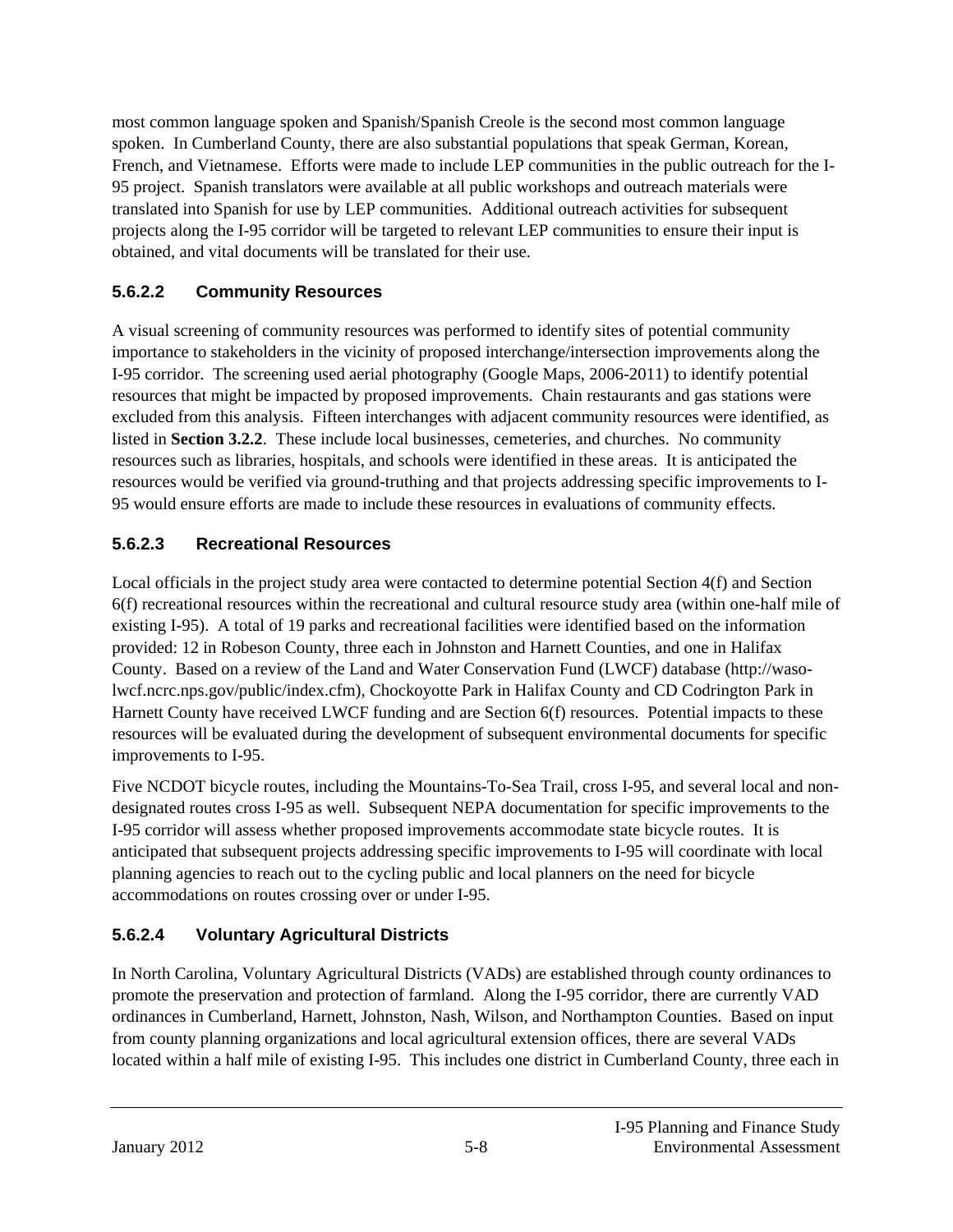Harnett and Northampton Counties, four in Johnston County, nine in Nash County, and two in Wilson County. It is anticipated that prior to the development of environmental documents for construction of projects along I-95, a review of VAD regulations would be undertaken and the project team would ensure that any public hearing requirements are met prior to any acquisition of right of way.

# **5.6.3 Cultural Environment**

A cultural resources screening was performed to identify sites within the recreational and cultural resource study area that may be protected under Section 106 of the National Historic Preservation Act of 1966 (NHPA) and Section 4(f) of the Department of Transportation Act of 1966.

There are seven sites in the cultural resource study area currently listed in the National Register of Historic Places (NHRP). Of the listed sites, only the Garner Farm (near the junction of NC 125 and I-95 in Halifax County) and the Roanoke Canal are located within 1,000 feet of I-95.

In December 2009, NCDOT's Human Environment Unit (HEU) staff performed "windshield surveys" of potential additional cultural resources within one mile of the I-95 corridor (i.e., sites potentially eligible for, but not currently listed in, the NRHP). The determination of potential sites was based on visual observation and best professional judgment from experience working with the North Carolina Historic Preservation Office (NC-HPO). HEU staff located 102 sites within the recreational and cultural resource study area that warrant further investigation if they are located within or adjacent to any proposed improvements to the I-95 corridor. The results of the screening were used in the development of project alternatives. Cultural resources surveys as required under Section 106 of the NHPA, including evaluation of potential archaeological resources, will be undertaken during the development of subsequent environmental documents for individual projects along I-95. This approach is consistent with 36 CFR 800.4(b)(2), which permits a phased process to conduct cultural resource identification and evaluation efforts on projects where alternatives under consideration consist of corridors or large land areas.

### **5.6.4 Natural Environment**

The natural resource study area for the Environmental Assessment was established as one-half mile on either side of existing I-95. A natural resource screening was performed using available GIS data, supplemented with selected ground truthing of wetland and stream resources.

### **5.6.4.1 Water Resources**

From south to north, the I-95 corridor passes through the Lumber, Cape Fear, Neuse, Tar-Pamlico, Roanoke, and Chowan River Basins. Based on North Carolina's 2010 Assessment Database (NCDENR, 2011), there are 115 assessed streams that pass within one-half mile of existing I-95. There are also numerous wetland areas throughout the corridor.

Based on the NCDENR Final 2010 Clean Water Act Section 303(d) list, there are four streams within one-half mile of existing I-95 that are listed as impaired and require the development of a total maximum daily load (TMDL) to address the impairment. In addition to these listed streams, three streams within one-half mile of existing I-95 are listed as impaired, but do not require a TMDL at this time.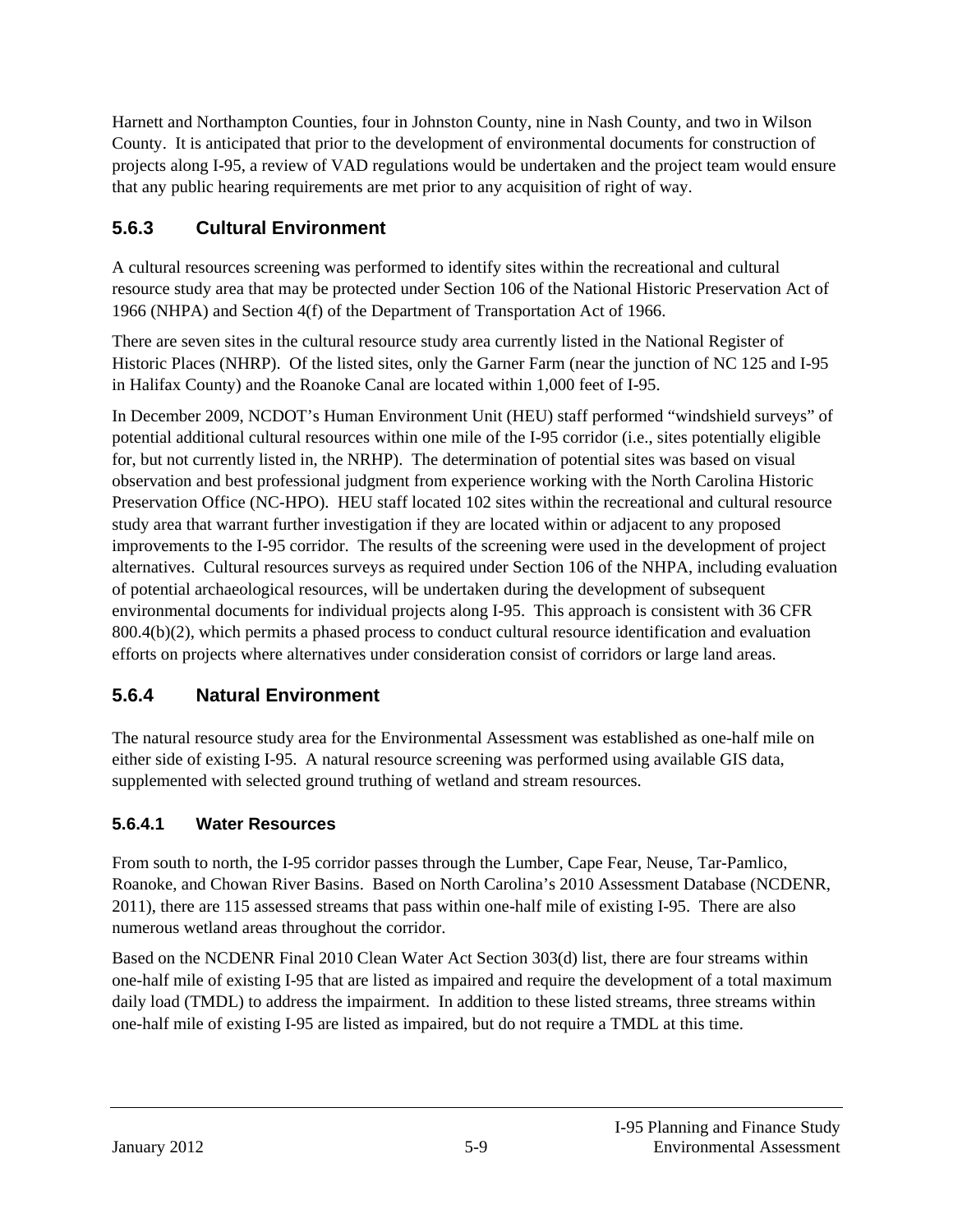The Wild and Scenic Rivers Act of 1968 (16 U.S.C. 1271-1287) mandates that "[i]n all planning for the use and development of water and related land resources, consideration shall be given by all Federal agencies involved to potential national wild, scenic and recreational river areas." Through the natural resource study area, the Lumber River is listed for its cultural, fish, historic, scenic, and wildlife resources and is described as a "secluded blackwater stream with heavily forested cypress swamps; abundance of flora and fauna" (US Department of Interior, 2009). It is anticipated that consideration to the Lumber River would be given during the development of environmental documents for potential improvements to I-95 in Robeson County.

Several additional data sets related to water quality were identified; additional reviews of water resources will be undertaken during the development of subsequent environmental documents for improvements to I-95.

### **5.6.4.2 Protected Species**

As of September 22, 2010, the United States Fish and Wildlife Service (USFWS) lists ten federally protected species for the counties crossed by the natural resource study area (**Table 3-7** in **Chapter 3**). Specific conclusions as to the effects of improvements to I-95 on federally-listed species will be documented during the development of subsequent environmental documents for improvements to I-95. As of September 22, 2010, the USFWS lists no Candidate species for the counties crossed by the natural resource study area.

### **5.6.5 Physical Environment**

#### **5.6.5.1 Air Quality**

A qualitative overview of air quality issues in the project area was performed. This included a review of National Ambient Air Quality Standards (NAAQS) and the attainment status and conformity status for each county, and discussion of future evaluations that will be required for subsequent NEPA documents undertaken for individual I-95 construction projects. Additionally, mobile source air toxics (MSATs) are discussed, as well as the potential need for localized hot-spot analyses for carbon monoxide (CO) or fine particulate matter (PM2.5) that might be required in future NEPA studies.

**NAAQS and Transportation Conformity**. None of the counties along the I-95 corridor are designated as being in nonattainment of the National Ambient Air Quality Standards (NAAQS). However, Johnston and Nash Counties are designated as being in 8-hour ozone maintenance areas (whole counties). Johnston County was formerly a subpart 1 nonattainment area from 2004-2007 and was redesignated to maintenance status on December 26, 2007. Nash County was also a former subpart 1 nonattainment area from 2004-2007, but was redesignated to maintenance status on January 5, 2007 (USEPA, 2011).

Any recommended improvements that evolve from this EA that are not currently on the North Carolina State Transportation Improvement Program (STIP), Transportation Improvement Program (TIP) or an applicable LRTP would have to be placed in those documents and run through the transportation conformity process to meet planning and air quality regulations. Transportation conformity would only apply to projects in Johnston and Nash counties, which have been designated as maintenance for the 8 hour ozone standard. It would also apply to any other attainment counties that might someday be in nonattainment of the standards set at that future time. Subsequent air quality transportation conformity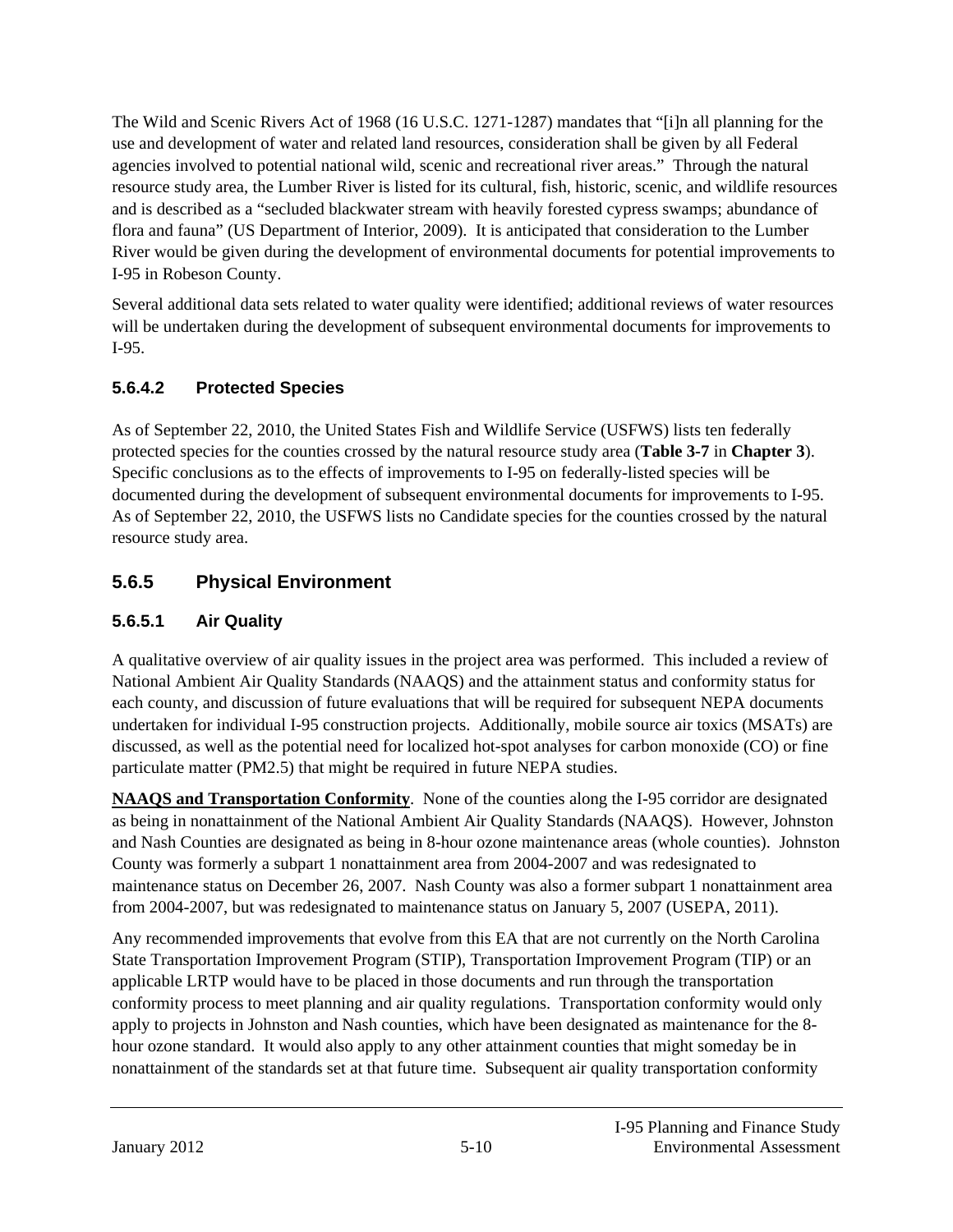modeling would also have to consider the potential impact of tolling, which would take into account the regional dispersion of traffic potentially diverted from (or to) the proposed toll facility.

**Localized Hot-Spot Analyses**. All of the counties included in the I-95 corridor are designated as being in attainment of the PM 2.5 standard and the CO standard. In accordance with 40 CFR 93.116, all federally funded projects are required to address project-level, or "hot-spot", considerations for CO where an area is designated as nonattainment or maintenance. Likewise, all federally-funded highway "projects of air quality concern" in PM2.5 nonattainment and maintenance areas also are required to address project-level, or "hot-spot" considerations.

All of the counties included in the I-95 corridor are designated as being in attainment of the PM 2.5 and CO standards. Therefore, a project-level conformity determination is not required for either pollutant. Overall, it is highly unlikely that there will be localized carbon monoxide or PM2.5 impacts from improvements to I-95 as various auto emissions controls through the past few decades have decreased vehicular emissions.

**Mobile Source Air Toxics**. If a proposed project does not create new or add significant capacity to highways where the average annual daily traffic (AADT) is projected to be in the range of 140,000- 150,000 vehicles per day (vpd) (or greater) by the design year, then it is considered to be a project with low or no meaningful potential MSAT effects (FHWA, 2009). The I-95 corridor county volumes are currently well below half these AADT threshold volumes (NCDOT, 2007, 2008, 2009), and are forecast to remain below these thresholds for the 2040 design year, see **Table 1-5**. Future improvements along I-95 are, therefore, likely to fall into the "low" or "no meaningful" categories.

An MSAT analysis is not required other than documenting the basis for the determination for projects with no meaningful potential effects (i.e., projects qualifying as a categorical exclusion under 23 CFR 771.117(c); projects exempt under the Clean Air Act conformity rule under 40 CFR 93.126; or other projects with no meaningful impacts on traffic volumes or vehicle mix). This discussion must include prototype language from FHWA's September 2009 Interim Guidance Update on Mobile Source Air Toxic Analysis in NEPA specifically written for the "No analysis for projects with no potential for meaningful MSAT effects" scenario (FHWA, 2009).

If a project has a low risk impact (most highway projects, including proposed improvements to I-95, will fall into this category), a qualitative assessment of emissions projections should be conducted. This qualitative assessment would compare, in narrative form, the expected effect of the project on traffic volumes, vehicle mix, or routing of traffic, and the associated changes in MSATs for the project alternatives, based on vehicle miles traveled (VMT), vehicle mix, and speed. It would also discuss national trend data projecting substantial overall reductions in emissions due to stricter engine and fuel regulations issued by the USEPA. Because the emission effects of potential improvements to I-95 are expected to be low, there would be no appreciable difference in overall MSAT emissions among the various alternatives, including the No Action condition.

In addition to the qualitative assessment, a NEPA document for this category of projects must include a discussion of information that is incomplete or unavailable for a project specific assessment of MSAT impacts, in compliance with CEQ regulations (40 CFR 1502.22(b)) regarding incomplete or unavailable information. This discussion must include prototype language from FHWA's September 2009 Interim Guidance Update on Mobile Source Air Toxic Analysis in NEPA specifically written for the "Qualitative analysis for projects with low potential MSAT effects" scenario" (FHWA, 2009).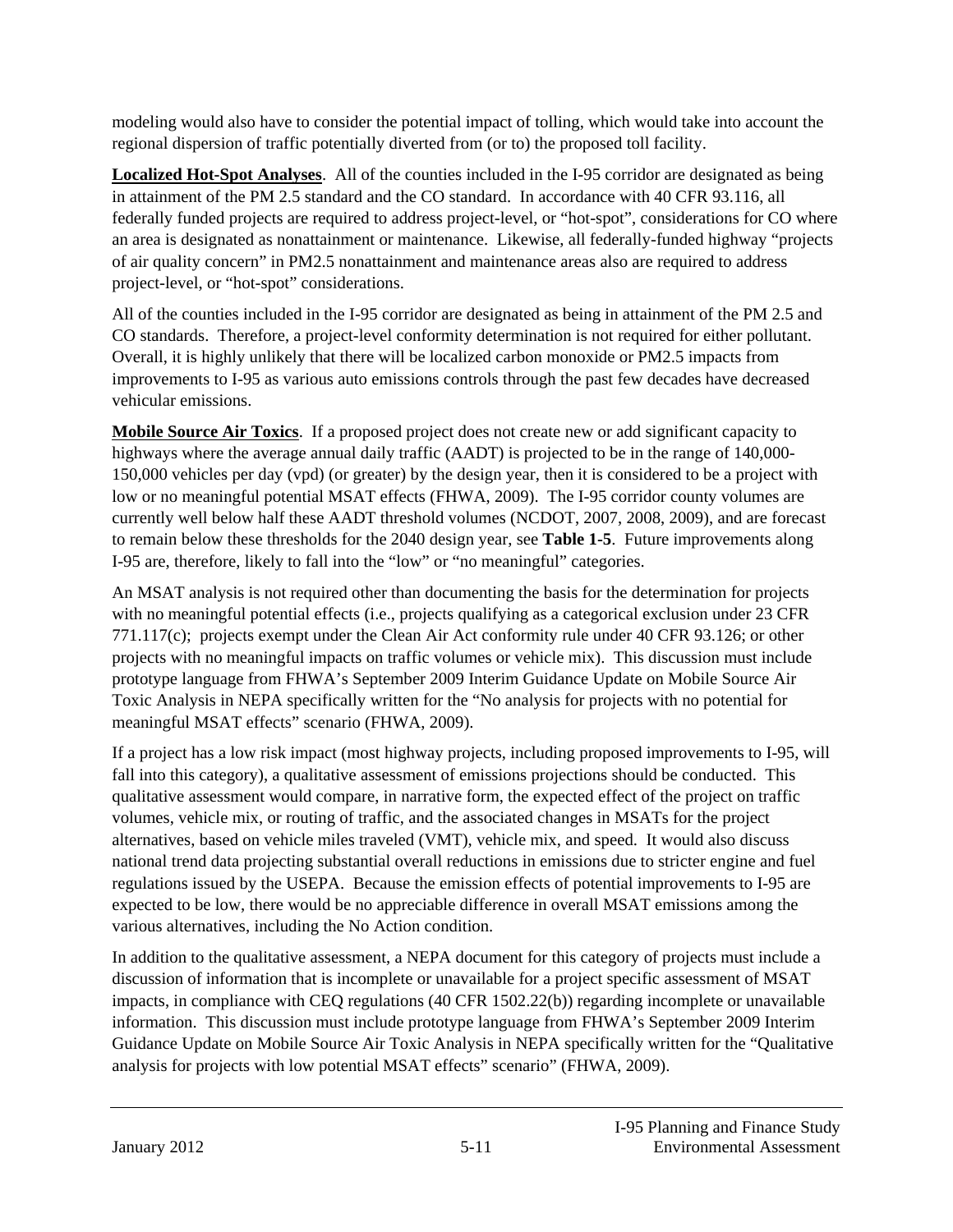#### **5.6.5.2 Noise**

A qualitative analysis was performed to identify noise sensitive areas. This included identifying the generalized noise sensitive land uses adjacent to I-95 and the number and type of potentially affected receptors. The analysis identified 91 areas that may potentially need to be modeled for noise impacts. Noise impacts and potential mitigation will be fully documented during the development of subsequent environmental documents for improvements to I-95. These evaluations will be conducted according to 23 CFR 772 [effective July 13, 2011, and NCDOT Traffic Noise Abatement Policy (NCDOT, 2011)].

#### **5.6.5.3 Hazardous Waste Sites and Other Environmental Factors**

Hazardous waste disposal sites are found in the immediate vicinity of I-95 in three locations: north of the Neuse River in Smithfield, just south of US 70 Bypass in Smithfield, and just south of the Roanoke River in Roanoke Rapids. An animal operations facility is located in the immediate vicinity of I-95 north of the Tar River in Nash County off Boone Road.

### **5.7 INDIRECT AND CUMULATIVE EFFECTS**

### **5.7.1 Indirect Effects**

A preliminary study of indirect and cumulative effects (ICEs) was completed and documented in the *Socioeconomic and Indirect and Cumulative Effects (ICE) Technical Memorandum* (September 2011). A detailed study of ICEs associated with specific improvements to I-95 will be completed in subsequent environmental documentation. However, it can generally be noted that indirect effects are not anticipated to be substantial for improvements to I-95 because the preferred design concept and scope would require little additional right of way and significant indirect changes in land use are not expected. The reasoning for this assumption is multifold: (1) local, commuter traffic is not the driving force for the predicted future capacity needs along I-95; (2) the I-95 corridor has experienced low growth in recent years [*Study Area Needs Assessment* (September 2010)]; and (3) the addition of a toll would potentially offset some growth in commuter traffic.

### **5.7.2 Cumulative Effects and Recurring Effects**

For much of the project area, there is the potential to widen I-95 into the existing median, which would limit direct impacts to the human and natural environment. However, there are likely to be impacts in areas where widening will extend beyond the existing right of way. The greatest effects of these impacts are likely to be relocations (primarily around interchanges and along service roads) and wetland impacts (due to the presence of large amounts of wetlands in the project corridor). It is believed that these impacts can be fully mitigated.

Relocation impacts from all transportation projects must comply with state and federal regulations and NCDOT policies for right-of-way acquisition and relocation. The policies ensure that comparable replacement housing is available for relocatees prior to construction of state and/or federally assisted projects.

Wetlands can often experience multiple individual impacts from many projects over time, that when summed, may result in cumulative effects. However, because impacts to waters of the US (e.g. wetlands